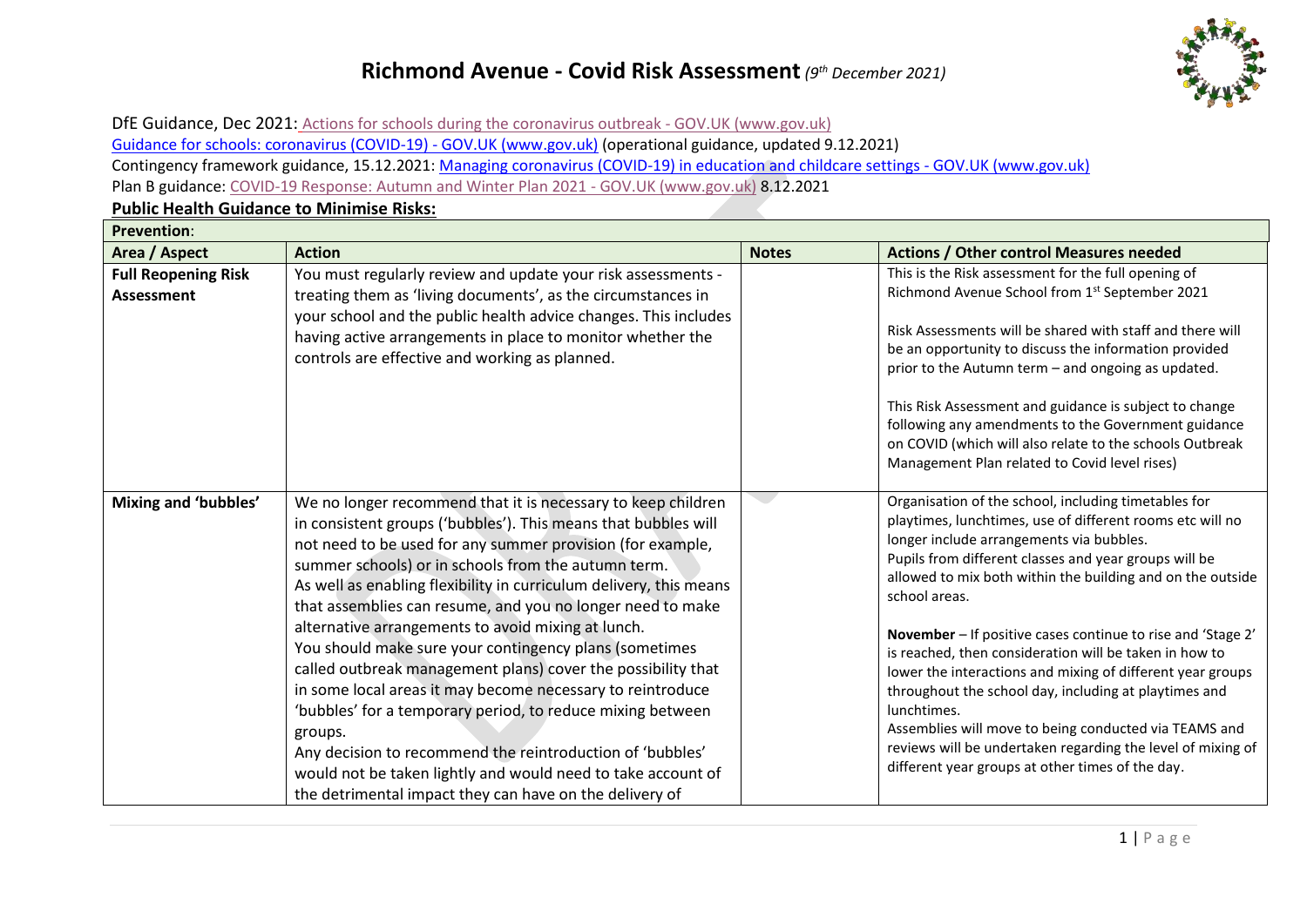

|                        | education.                                                                                                                                                                                                                                                                                                                                                                                                                                                                                                                                                                                                                                                                                                                                                                                                                                                                                                                                 |                                                                                                                                                                                                                                                                                                                                                                                                                                                                                                                                                                                                                                                                                               |
|------------------------|--------------------------------------------------------------------------------------------------------------------------------------------------------------------------------------------------------------------------------------------------------------------------------------------------------------------------------------------------------------------------------------------------------------------------------------------------------------------------------------------------------------------------------------------------------------------------------------------------------------------------------------------------------------------------------------------------------------------------------------------------------------------------------------------------------------------------------------------------------------------------------------------------------------------------------------------|-----------------------------------------------------------------------------------------------------------------------------------------------------------------------------------------------------------------------------------------------------------------------------------------------------------------------------------------------------------------------------------------------------------------------------------------------------------------------------------------------------------------------------------------------------------------------------------------------------------------------------------------------------------------------------------------------|
| <b>Contact Tracing</b> | Close contacts will now be identified via NHS Test and Trace<br>and education settings will no longer be expected to<br>undertake contact tracing.<br>As with positive cases in any other setting, NHS Test and Trace<br>will work with the positive case and/or their parent to identify<br>close contacts. Contacts from a school setting will only be<br>traced by NHS Test and Trace where the positive case and/or<br>their parent specifically identifies the individual as being a<br>close contact. This is likely to be a small number of individuals<br>who would be most at risk of contracting COVID-19 due to the<br>nature of the close contact. You may be contacted in<br>exceptional cases to help with identifying close contacts, as<br>currently happens in managing other infectious diseases.                                                                                                                        | The school will work with NHS Test & Trace when<br>requested at an SLT level.                                                                                                                                                                                                                                                                                                                                                                                                                                                                                                                                                                                                                 |
| Isolation              | Individuals are not required to self-isolate if they live in the<br>same household as someone with COVID-19, or are a close<br>contact of someone with COVID-19, and any of the following<br>apply:<br>they are fully vaccinated<br>they are below the age of 18 years and 6 months<br>they have taken part in or are currently part of an<br>approved COVID-19 vaccine trial<br>they are not able to get vaccinated for medical reasons<br>Instead, they will be contacted by NHS Test and Trace,<br>informed they have been in close contact with a positive case<br>and advised to take a PCR test. We would encourage all<br>individuals to take a PCR test if advised to do so.<br>Staff who do not need to isolate, and children and young<br>people aged under 18 years 6 months who usually attend<br>school, and have been identified as a close contact, should<br>continue to attend school as normal. They do not need to wear | Pupils in the school will not be required to isolate unless<br>they test positive.<br>The school will encourage the use of PCR tests for<br>identified close contacts.<br>The need for isolation of school staff will depend on<br>vaccination status:<br>If fully vaccinated<br>no need to isolate unless they test positive<br>If close contact, to take a PCR test as soon as<br>identified<br>Continue to attend work as normal if negative<br>If not fully vaccinated<br>Isolate for 10 days if identified as a close contact<br>Take a PCR test as soon as identified<br>Not attend work for 10 days from the contact /<br>positive test<br>Or, LFD test daily before coming into work. |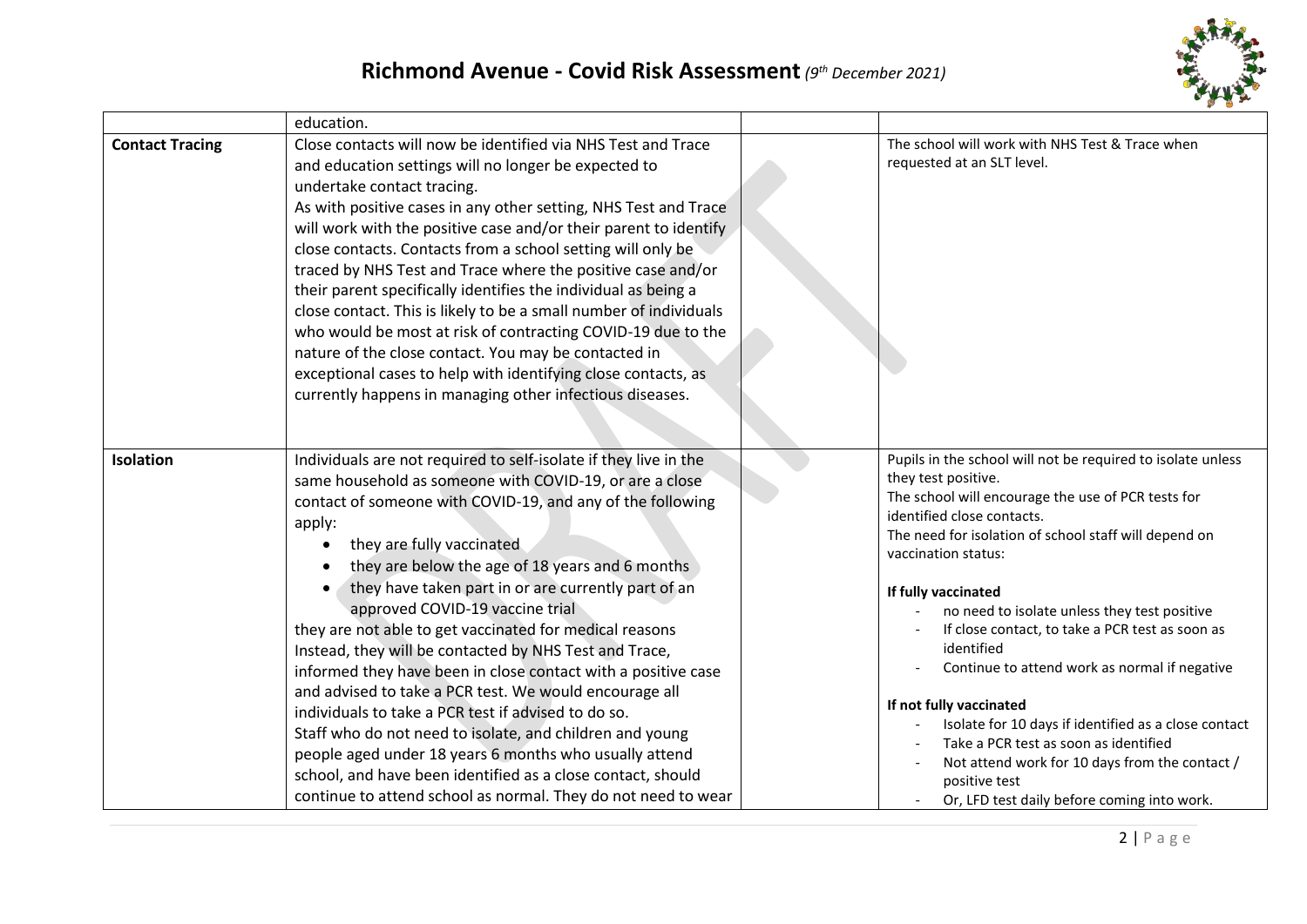

| Daily LFD tests to be taken for 10 days following<br>close contact<br>PCR test to be taken<br>If there is a symptomatic pupil, staff may wear face<br><b>Face Coverings</b><br>Face coverings are no longer advised for pupils, staff and<br>coverings whilst supporting this pupil until they are<br>visitors either in classrooms or in communal areas.<br>collected from site. Masks will be available in the Triage<br>If you have a substantial increase in the number of positive<br>room for this purpose.<br>cases in your school (see Stepping measures up and<br>down section for more information), a director of public health<br>November - Face coverings should be worn within site in<br>might advise you that face coverings should temporarily be<br>communal areas by adults - staff and visitors. Staff should<br>worn in communal areas or classrooms (by pupils staff and<br>wear masks at the start / end of day when children enter /<br>visitors, unless exempt). You should make sure your<br>exit school if at Level 2 or above.<br>contingency plans cover this possibility.<br>November - If events take place with parents / public, it<br>may be advisable for visitors to wearing masks whilst<br>November 28th 2021<br>watching performances. This will be clarified in<br>From tomorrow (Monday 29 November), we are strongly<br>communications to parents and carers in advance of any<br>advising that face coverings should be worn in communal<br>event.<br>areas in all settings by staff, visitors and pupils or students in<br>year 7 and above, unless they are exempt.<br>December - Face coverings to be worn by all staff and<br>visitors in communal areas and where moving around the<br>8th December 2021<br>school site. Staff on gates at start / end of day to wear face<br>Face coverings should be worn by pupils and students in year 7<br>coverings.<br>and above (which would be children who were aged 11 on 31<br>August 2021), staff and visitors in communal areas, unless<br>exempt. This is a temporary measure. Pupils and students in<br>year 7 and above in these settings must also wear a face<br>covering when travelling on public transport and should wear<br>it on dedicated transport to and from school, college, or higher<br>education provider.<br>Wear a face covering in crowded settings where you come into<br>contact with people you do not normally meet. |                                   | <b>COMPANY</b>                               |
|-----------------------------------------------------------------------------------------------------------------------------------------------------------------------------------------------------------------------------------------------------------------------------------------------------------------------------------------------------------------------------------------------------------------------------------------------------------------------------------------------------------------------------------------------------------------------------------------------------------------------------------------------------------------------------------------------------------------------------------------------------------------------------------------------------------------------------------------------------------------------------------------------------------------------------------------------------------------------------------------------------------------------------------------------------------------------------------------------------------------------------------------------------------------------------------------------------------------------------------------------------------------------------------------------------------------------------------------------------------------------------------------------------------------------------------------------------------------------------------------------------------------------------------------------------------------------------------------------------------------------------------------------------------------------------------------------------------------------------------------------------------------------------------------------------------------------------------------------------------------------------------------------------------------------------------------------------------------------------------------------------------------------------------------------------------------------------------------------------------------------------------------------------------------------------------------------------------------------------------------------------------------------------------------------------------------------------------------------------------------------------------------------------------------------------------------------|-----------------------------------|----------------------------------------------|
|                                                                                                                                                                                                                                                                                                                                                                                                                                                                                                                                                                                                                                                                                                                                                                                                                                                                                                                                                                                                                                                                                                                                                                                                                                                                                                                                                                                                                                                                                                                                                                                                                                                                                                                                                                                                                                                                                                                                                                                                                                                                                                                                                                                                                                                                                                                                                                                                                                               | a face covering within the school | If close contact of positive case (Dec 2021) |
|                                                                                                                                                                                                                                                                                                                                                                                                                                                                                                                                                                                                                                                                                                                                                                                                                                                                                                                                                                                                                                                                                                                                                                                                                                                                                                                                                                                                                                                                                                                                                                                                                                                                                                                                                                                                                                                                                                                                                                                                                                                                                                                                                                                                                                                                                                                                                                                                                                               |                                   |                                              |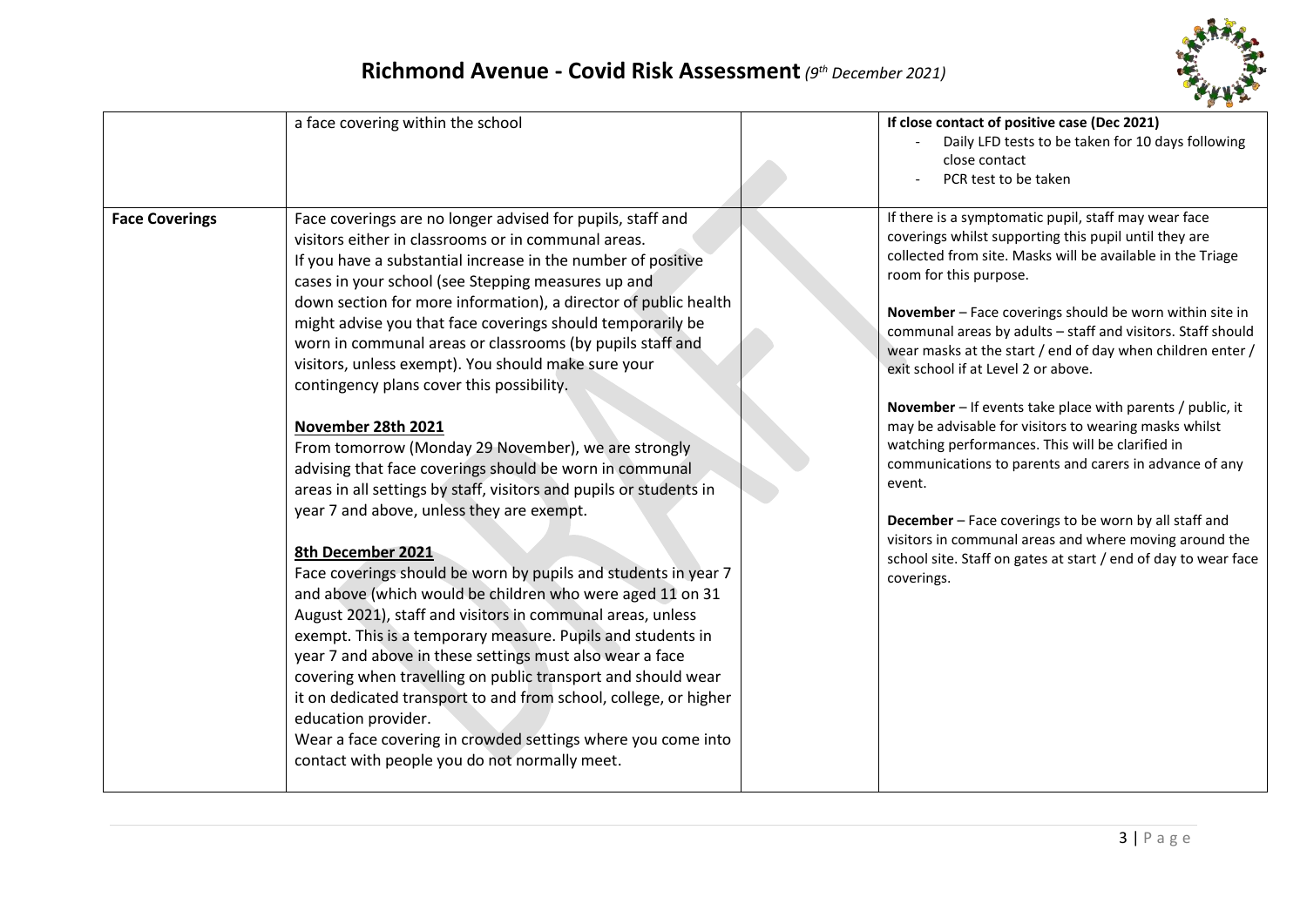

| See Outbreak Management Plan<br><b>Contingency Plans</b><br>You should have contingency plans (sometimes called<br>outbreak management plans) outlining what you would do if<br>If numbers hit critical levels (either of absences / covid<br>children, pupils, students or staff test positive for COVID-19, or<br>cases, meaning Threshold level 2 or 3 is reached)<br>how you would operate if you were advised to take extra<br>temporary measures may be reintroduced including:<br>measures to help break chains of transmission. Given the<br>Reintroduce year group bubbles<br>detrimental impact that restrictions on education can have on<br>No face-to-face assemblies<br>children and young people, any measures in schools should<br>Reduce mixing of year groups at playtimes and<br>only ever be considered as a last resort, kept to the minimum<br><b>lunchtimes</b><br>number of schools or groups possible, and for the shortest<br>Suspend external visitors coming onto school site |                          |                                                 |
|-----------------------------------------------------------------------------------------------------------------------------------------------------------------------------------------------------------------------------------------------------------------------------------------------------------------------------------------------------------------------------------------------------------------------------------------------------------------------------------------------------------------------------------------------------------------------------------------------------------------------------------------------------------------------------------------------------------------------------------------------------------------------------------------------------------------------------------------------------------------------------------------------------------------------------------------------------------------------------------------------------------|--------------------------|-------------------------------------------------|
| building – revert to phone / email rather than<br>face to face at the office<br>Reintroduction of staff wearing masks at start /<br>end of day when interacting with parents and<br>carers<br>If staffing levels are limited, consider remote<br>learning for specific year groups. (short term) to<br>allow circuit-break in transmission and adapted<br>use of staff for those that remain in the setting.                                                                                                                                                                                                                                                                                                                                                                                                                                                                                                                                                                                              | amount of time possible. | Suspend parents / carers coming into the school |

#### **Additional measures to consider in managing events: (Director of Public Health advice, 26.11.2021)**

This advice is specifically offered to support schools and early years setting to plan their Christmas and festivities events and activities safely. Ultimately, the decision rests with setting leaders, based on their own risk assessments alongside the latest government guidance.

Public health advice about events run and organised by the setting (whether these are on site like a school play or off-site like a carol service in a church building) are based on the level of the setting detailed in the table below (see appendix for details). We recognise that events are of varied nature and settings will need to consider event specifics in their risk assessments. For example, sports events between two settings should be considered if both settings are at the same level.

Please see flow chart below in order to identify which level your school currently falls into.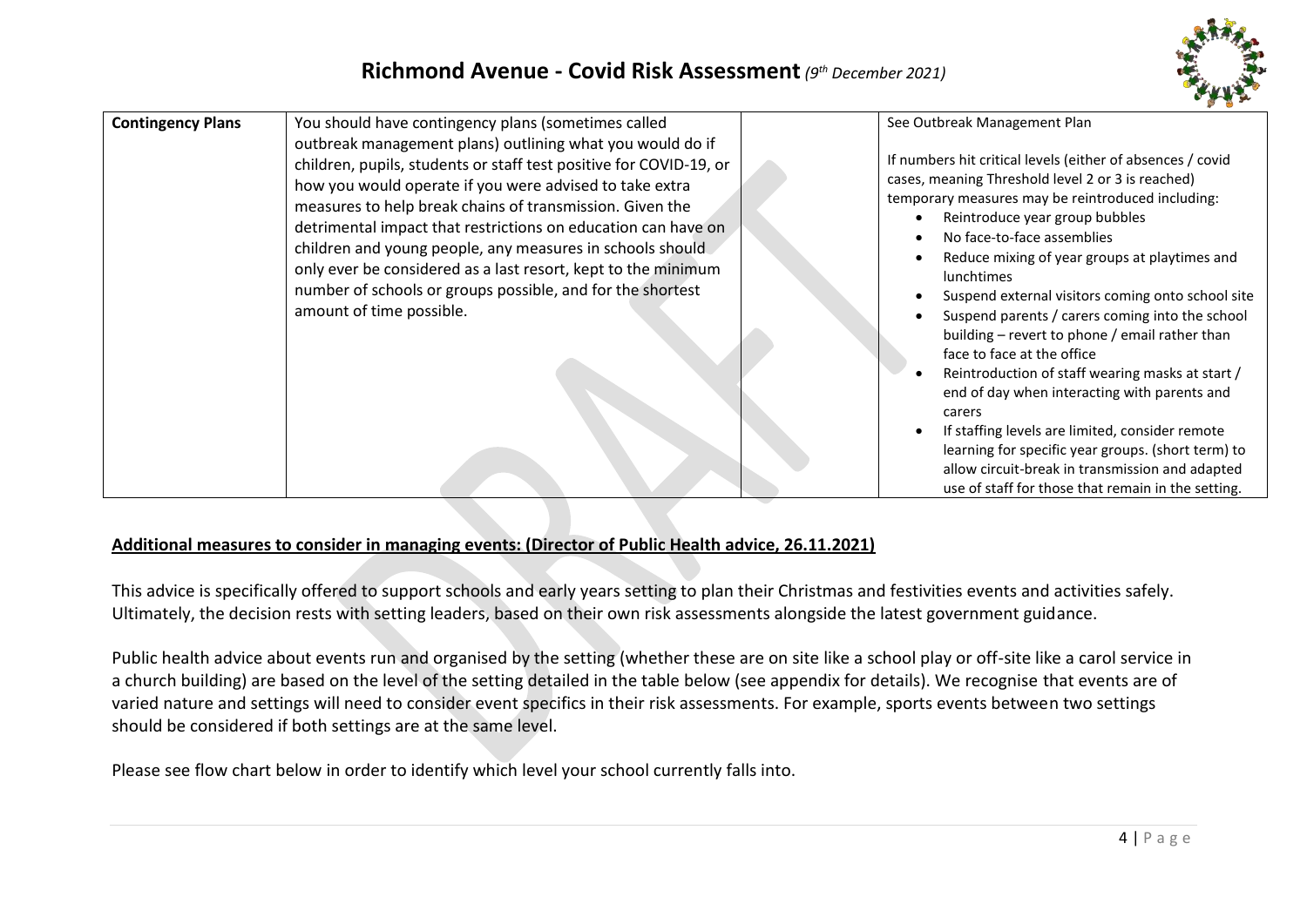

#### **Threshold Public Health Advice**

#### **Level 1**

Essential visiting only and option to hold events, subject to settings undertaking a detailed risk assessment of their COVID-19 situation and risk assessment of the event. Some of the control measures settings may want to include are (this is not a prescribed or exhaustive list and exact measures will be decided by the setting, based on the type of the event and setting's risk assessment):

- All routine control and IPC measures
- Restricting number of attendees
- no attendance of positive cases, symptomatic individuals, contacts of positive cases;
- enhanced ventilation (e.g., can the event be held outside);
- enhanced hygiene measures (such as regular cleaning of high-touch surfaces;
- ensuring social distancing and reduced mixing as much as possible (e.g. sitting in family groups).
- audience and observer face coverings (including when singing);
- promoting all attendees to take an LFD test within 48hrs before the event
- asking for proof of the negative LFD test result upon entrance.

When planning ahead for events, we suggest settings have contingency plans in the event that the number of COVID-19 cases in the rise and a school moves out of level 1 into levels 2 or 3.

#### **Level 2**

Essential visiting only, and events are not recommended - as there is an ongoing outbreak. However, you may look at introducing mitigating measures to hold some events safely and you can contact the public health team for advice, if needed. This does not exclude setting recording virtual/zoom events.

#### **Level 3**

Essential visiting only, including no events as there is ongoing on-site transmission. This does not exclude settings recording virtual/zoom events.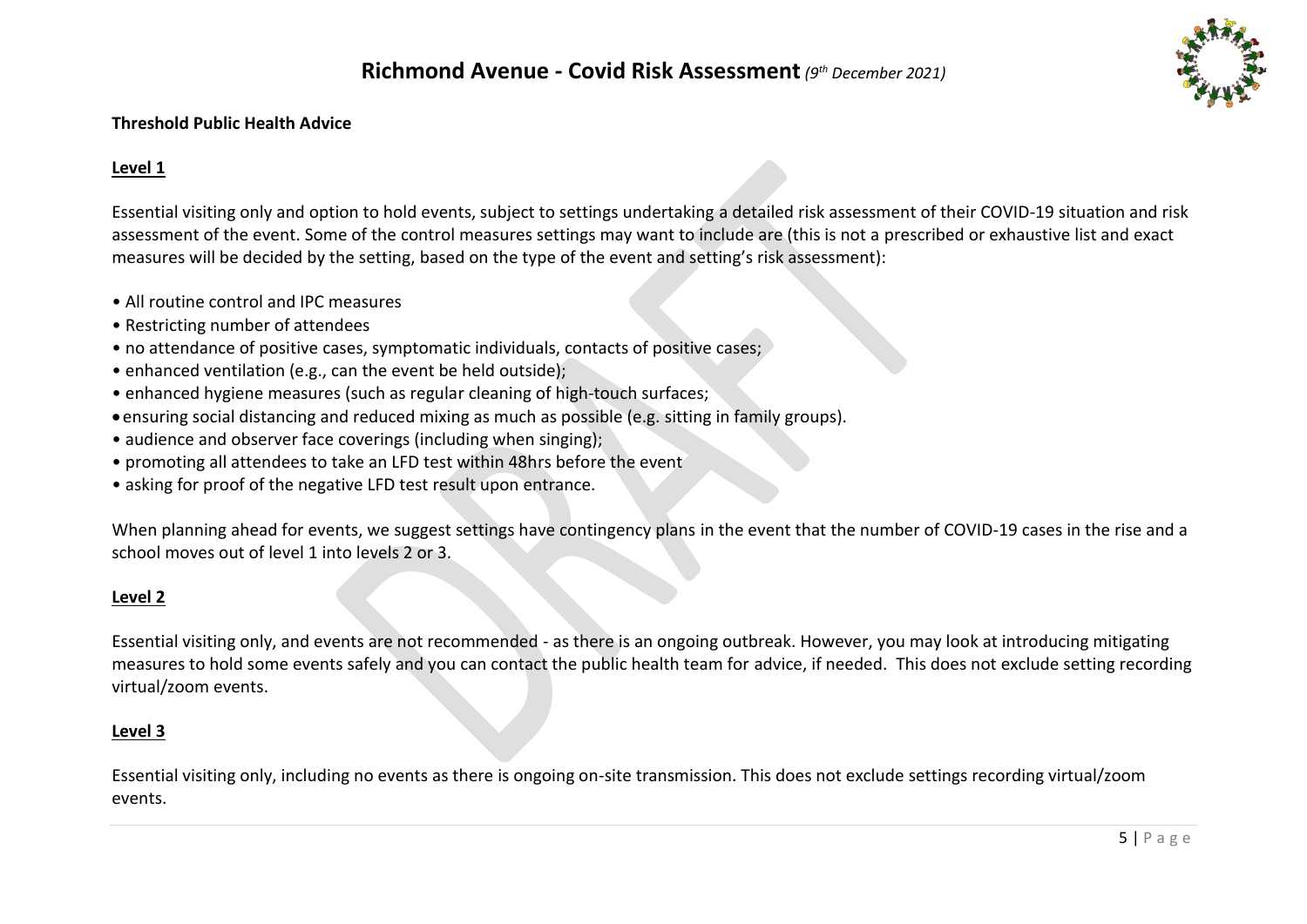

#### **Attendance restrictions**

If COVID chains of transmission are not broken by all above measures, attendance restrictions may be considered as last resort - affected class or group to move to home learning for as short a period of time as possible, but with on-site provision remaining for vulnerable children and key worker children. We also acknowledge that schools may be impacted by non-COVID related staff absences (e.g., seasonal flu) and that it is not always possible to obtain supply staff, which may mean that settings are temporarily unable to operate safe on-site provision. Where schools are faced with this situation, please contact [sbceducationcovid@southend.gov.uk](mailto:sbceducationcovid@southend.gov.uk)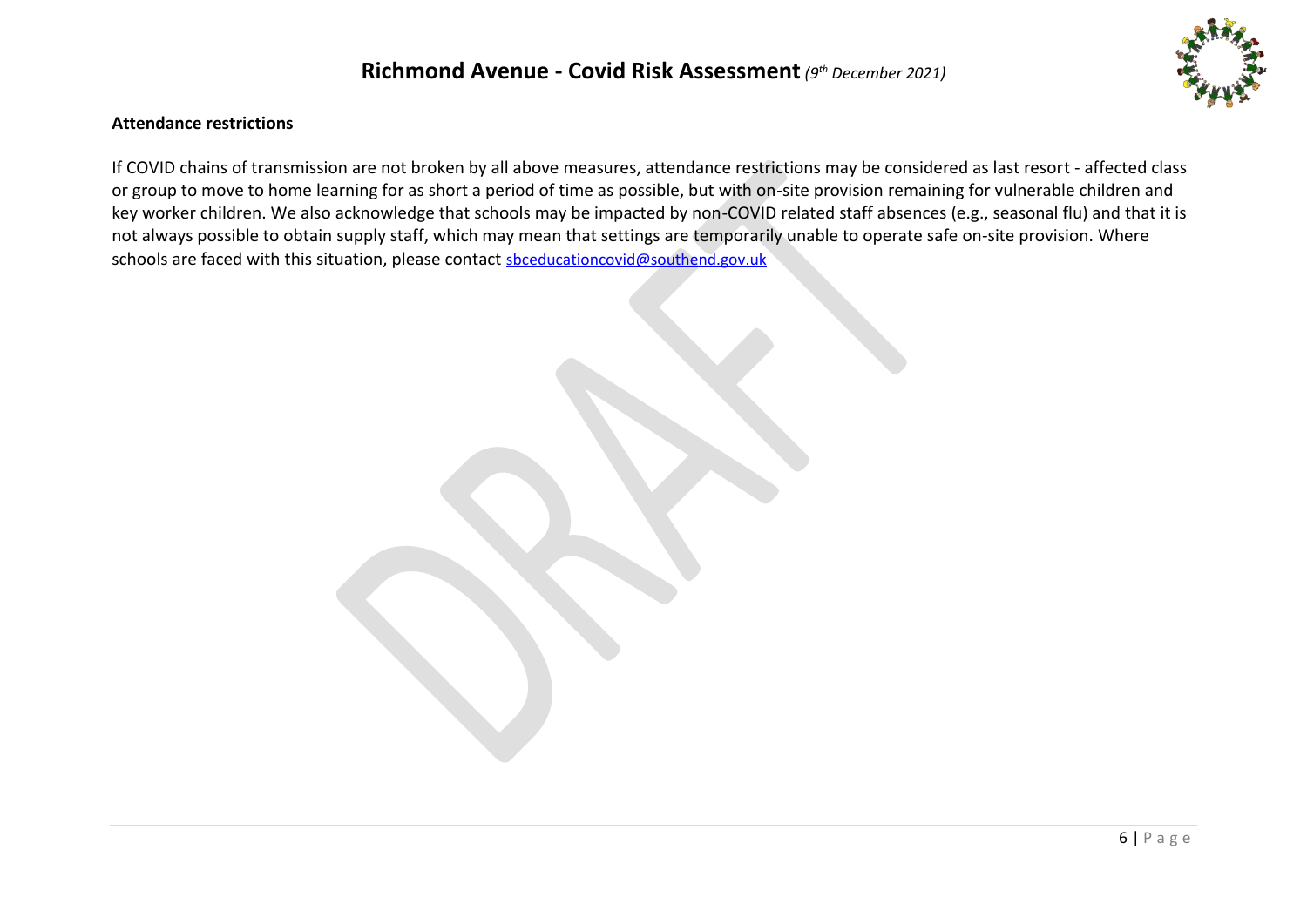

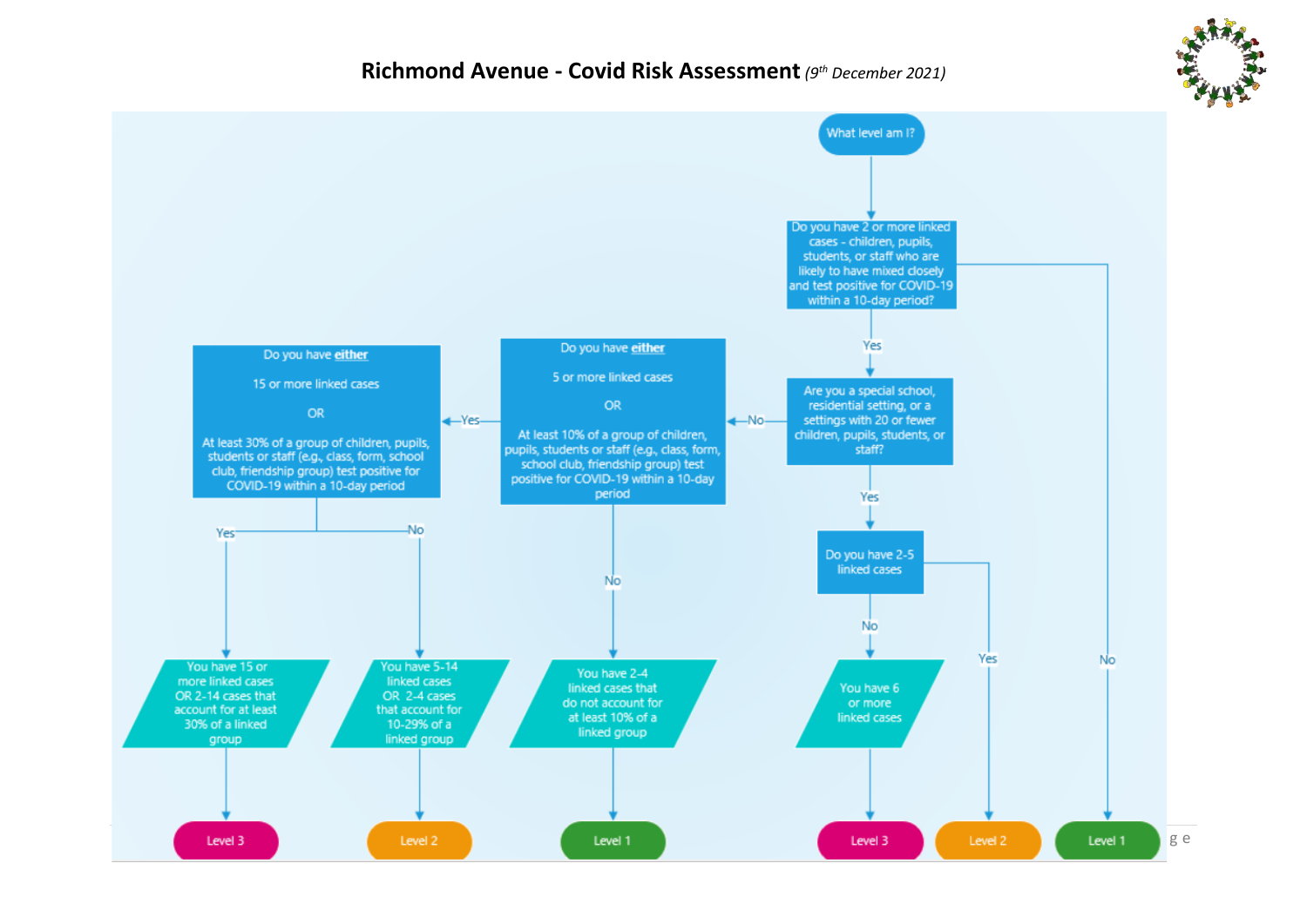

## **Level Two Threshold Control Measures:**

| Area of support                           | <b>Additional Measure</b>                                                                                                                                                                                                                                                                                                                                                                                                                                                                                                                                                                                                            | <b>Support / resources</b>                                                                                                              | <b>Impact of additional</b>                          |
|-------------------------------------------|--------------------------------------------------------------------------------------------------------------------------------------------------------------------------------------------------------------------------------------------------------------------------------------------------------------------------------------------------------------------------------------------------------------------------------------------------------------------------------------------------------------------------------------------------------------------------------------------------------------------------------------|-----------------------------------------------------------------------------------------------------------------------------------------|------------------------------------------------------|
| On site transmission<br>of Covid by staff | Reintroduction of additional measures to reduce<br>transmission opportunities between staff<br>Face Coverings to be worn by staff / adults in all<br>$\bullet$<br>communal areas<br>Restrictions on numbers in communal areas (e.g.<br>$\bullet$<br>PPA / Staff room) to be reinstated to promote<br>social distancing<br>Social distancing signs to be placed around school<br>Staff requested to take LFD tests three times<br>weekly and report all results to school and<br>government<br>Staff to wear masks at start/ end of day when<br>seeing children in and out of site                                                    | Signs and posters for around<br>site<br>Emails to staff / discussions in<br>meetings                                                    | measure<br>Airborne transmission of<br>covid reduced |
| On site transmission<br>of Covid by pupil | Reintroduction of some additional measures to reduce<br>transmission opportunities between pupils<br>No face to face assemblies in mixed year groups /<br>$\bullet$<br>phases (to be led virtually, via teams into<br>classrooms)<br>No whole school assembly face to face (to be led<br>virtually, via teams into classrooms)<br>No mixed class singing sessions in same place<br>Singing can take place outside, if children are<br>suitably spread out and face one direction<br>Limit interactions of different year groups<br>together during the school day (playtimes and<br>lunchtimes to be split between playground, field | Contact club providers if mixed<br>year groups<br>Notify parents / carers of<br>changes to club<br>Letters out via web / app /<br>paper | Airborne transmission of<br>covid reduced            |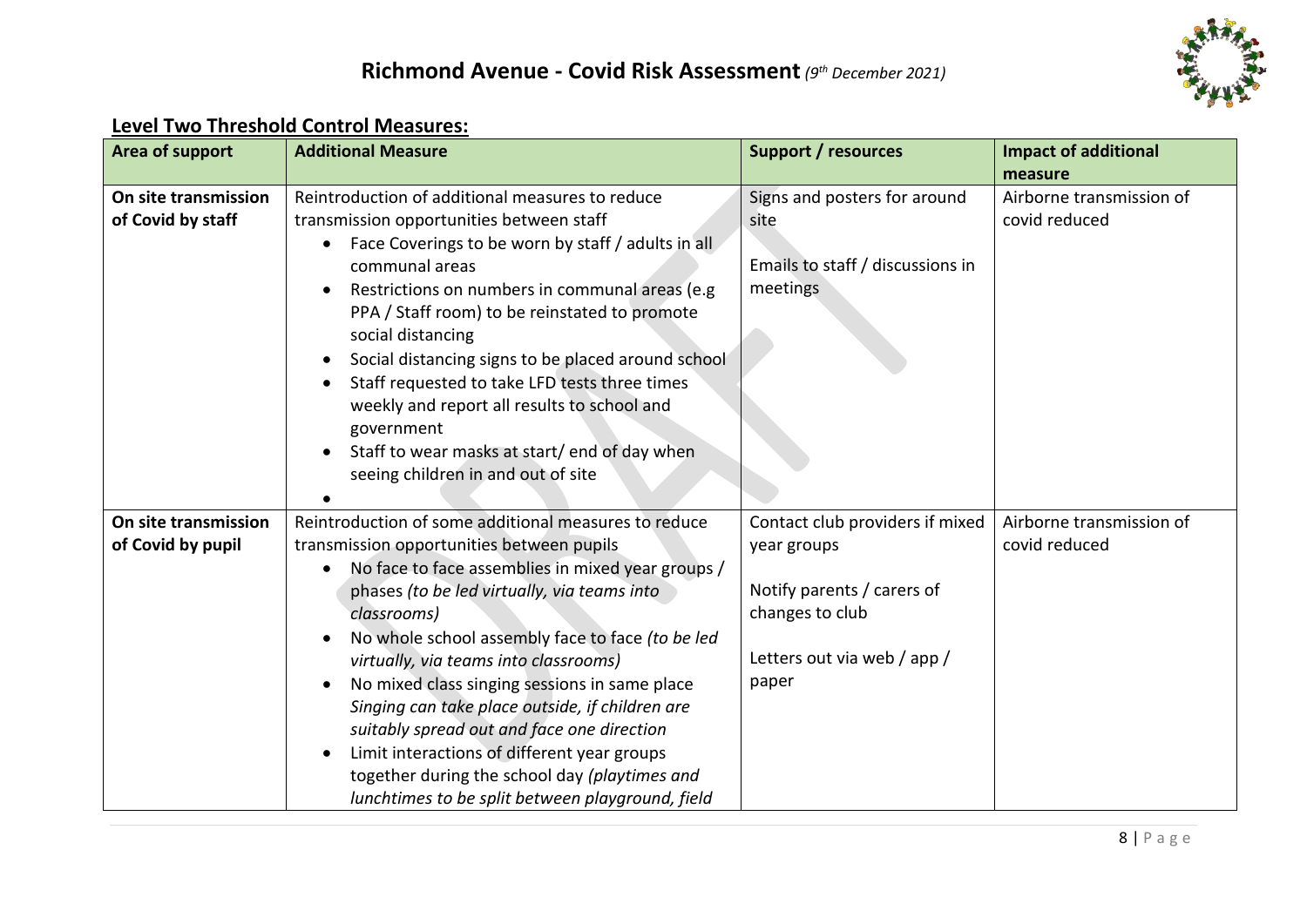

|                            | and pen, to minimise interactions)<br>Any mixed year group before or after school clubs                                                                                                                                                                                                                                                                                                                                                                                                                                                                                                                                                                                                                                                                                                                                                                                                                                                                                                                                                                        |                                                                           |                                                                                                                          |
|----------------------------|----------------------------------------------------------------------------------------------------------------------------------------------------------------------------------------------------------------------------------------------------------------------------------------------------------------------------------------------------------------------------------------------------------------------------------------------------------------------------------------------------------------------------------------------------------------------------------------------------------------------------------------------------------------------------------------------------------------------------------------------------------------------------------------------------------------------------------------------------------------------------------------------------------------------------------------------------------------------------------------------------------------------------------------------------------------|---------------------------------------------------------------------------|--------------------------------------------------------------------------------------------------------------------------|
|                            | suspended in the short term                                                                                                                                                                                                                                                                                                                                                                                                                                                                                                                                                                                                                                                                                                                                                                                                                                                                                                                                                                                                                                    |                                                                           |                                                                                                                          |
| <b>Visitors for events</b> | All events where visitors were planned to be within the<br>building on site are cancelled / postponed / adapted,<br>Including (but not limited to)<br>Christmas decoration afternoon (1/12)<br>Christmas Light switch on (1/12) - outside<br>Christmas Fayre (3/12) - outside<br>Choir singing at St Andrew's church (5/12) -<br>outside<br>Christmas Productions (wb 13/12)<br>Monday 13 <sup>th</sup> – EYFS am / Year 5&6 PM<br>Wednesday $15th - KS1$ am / EYFS pm<br>Thursday $16th - 3&4$ am / KS1 pm<br>Friday 17 <sup>th</sup> - Year 5&6 am<br>Whole school end of year assembly (17/12)<br>Sporting events that involve travelling to other<br>sites or having visitors on site<br>Events may still take place with mitigations, such as<br>Christmas performances to parents taking place outside if<br>the following is followed:<br>Numbers of visitors are limited<br>Visitors (audience and observers) are requested to<br>wear face coverings<br>Visitors are requested to have taken a negative<br>LFD test within the last 48 hours of event | Letters to parents to be<br>shared:<br>On paper<br>Via App<br>Via website | No additional opportunities<br>to increase covid<br>transmission between staff /<br>parents / children /<br>stakeholders |
|                            | Enhanced hygiene measures are put into place                                                                                                                                                                                                                                                                                                                                                                                                                                                                                                                                                                                                                                                                                                                                                                                                                                                                                                                                                                                                                   |                                                                           |                                                                                                                          |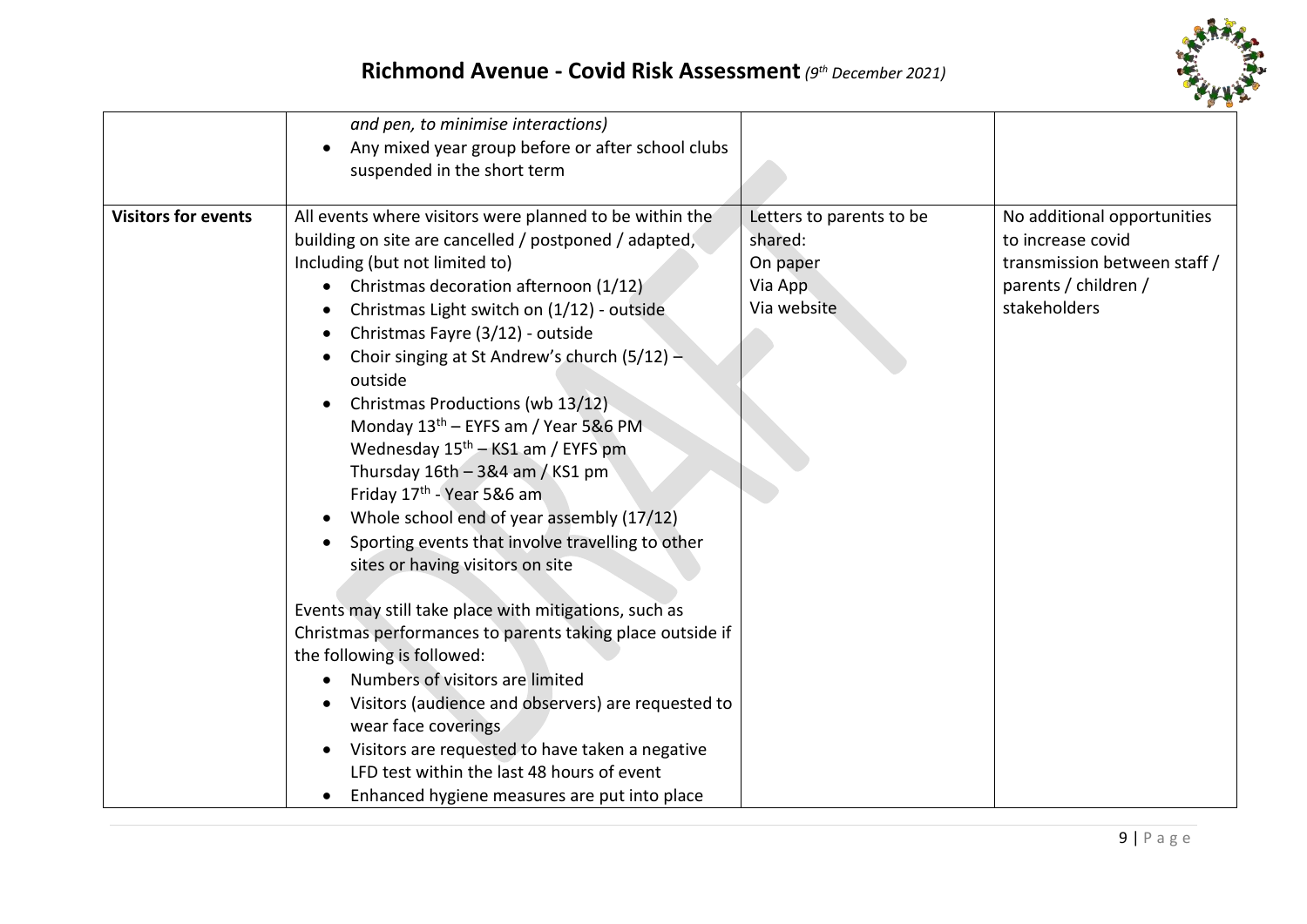

|                                    | (e.g. hand sanitiser, additional cleaning, reduced<br>mixing where possible)<br>No attendance on site of any positive cases or<br>symptomatic individuals<br>Social distancing signs to be put up inside and outside<br>buildings around site, to encourage visitors / staff to be<br>mindful of interactions when cases are raised                                                                                                                                                                                                                                                                                                                                          |                                                                                                                                       |                                                                                                                          |
|------------------------------------|------------------------------------------------------------------------------------------------------------------------------------------------------------------------------------------------------------------------------------------------------------------------------------------------------------------------------------------------------------------------------------------------------------------------------------------------------------------------------------------------------------------------------------------------------------------------------------------------------------------------------------------------------------------------------|---------------------------------------------------------------------------------------------------------------------------------------|--------------------------------------------------------------------------------------------------------------------------|
| <b>Support visitors on</b><br>site | Only essential visitors to be allowed on site, meetings to<br>take place online / virtually to replace face to face.<br>Postpone external visitors for assemblies<br>Rearrange meetings / external agency visits to<br>virtual where possible<br>If essential visitors (e.g emergency social work etc.)<br>Visitor MUST show evidence of negative Covid<br>test<br>Visitors must wear face covering at all times on<br>site<br>If meeting 1:1 child, must be in well ventilated<br>room that is cleaned between children's use<br><b>External support teachers</b><br>May continue if essential for delivery of the<br>curriculum<br>Should not attend site if non-essential | Emails to regular visitors to<br>update<br>Communication with sports<br>providers and other regular<br>visitors (email / phone calls) | No additional opportunities<br>to increase covid<br>transmission between staff /<br>parents / children /<br>stakeholders |
|                                    |                                                                                                                                                                                                                                                                                                                                                                                                                                                                                                                                                                                                                                                                              |                                                                                                                                       |                                                                                                                          |
|                                    |                                                                                                                                                                                                                                                                                                                                                                                                                                                                                                                                                                                                                                                                              |                                                                                                                                       |                                                                                                                          |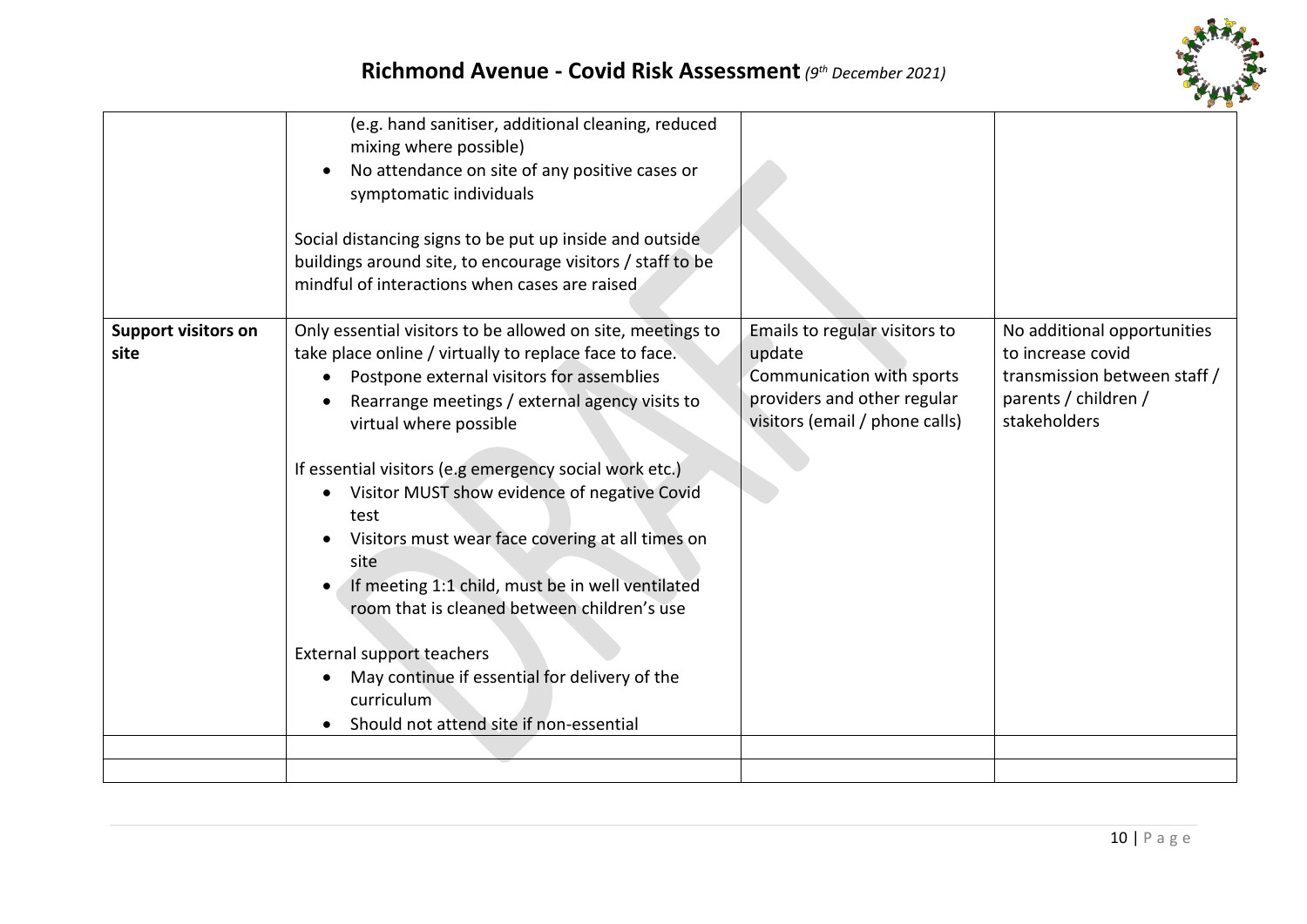

## **Ongoing Control Measures:**

| Area / Aspect                                                       | <b>Information</b>                                                                                                                                                                                          | <b>Notes</b>                                                         | <b>Actions / Other control Measures needed</b>                                                                                                                                                                                                                                                                                                                                                                                                                          |
|---------------------------------------------------------------------|-------------------------------------------------------------------------------------------------------------------------------------------------------------------------------------------------------------|----------------------------------------------------------------------|-------------------------------------------------------------------------------------------------------------------------------------------------------------------------------------------------------------------------------------------------------------------------------------------------------------------------------------------------------------------------------------------------------------------------------------------------------------------------|
| <b>Ensure good hygiene</b><br>for everyone -<br><b>Hand hygiene</b> | Frequent and thorough hand cleaning should now be regular<br>practice. You should continue to ensure that pupils clean their<br>hands regularly. This can be done with soap and water or hand<br>sanitiser. | The e-bug<br>website contains<br>teaching<br>resources to<br>support | Hand washing facilities in every class including liquid soap<br>and paper towels<br>Supplies in each class to be monitored and replenished as<br>needed<br>Sanitiser available in and around the school site<br>Revision lessons will be delivered for pupils on hand<br>washing, including rhymes and actions to support the<br>wellbeing and hygiene across the school<br>Continued display of posters to remind pupils and staff of<br>rigorous hand washing hygiene |
| Ensure good hygiene<br>for everyone -<br><b>Respiratory hygiene</b> | The 'catch it, bin it, kill it' approach continues to be very<br>important.                                                                                                                                 | The e-bug<br>website contains<br>teaching<br>resources to<br>support | 'Catch it, bin it, kill it' will be taught in all classes across the<br>school at the start of term<br>There will be hygiene posters around the site, focusing on<br>hand washing and use of bins<br>There will be bins with lids that are emptied regularly<br>around the school.<br>Younger pupils (particularly EYFS) to be given additional<br>support and teaching on expectations and managing<br>hygiene in school                                               |
| <b>Ensure good hygiene</b><br>for everyone -<br><b>Use of PPE</b>   | Most staff in schools will not require PPE beyond what they<br>would normally need for their work                                                                                                           |                                                                      | If there is a symptomatic pupil, staff may wear PPE / face<br>coverings whilst supporting this pupil until they are<br>collected from site. PPE will be available in the Triage<br>room for this purpose.                                                                                                                                                                                                                                                               |
| <b>Maintain Appropriate</b><br><b>Cleaning regimes</b>              |                                                                                                                                                                                                             |                                                                      | High contact areas (doors / balustrades / toilet doors etc.)<br>will have additional cleans during the school day when<br>needed<br>Toilets will be cleaned regularly<br>Cleaning schedule plan to be in place to ensure additional<br>monitoring of areas and levels of resources (eg. Soap,                                                                                                                                                                           |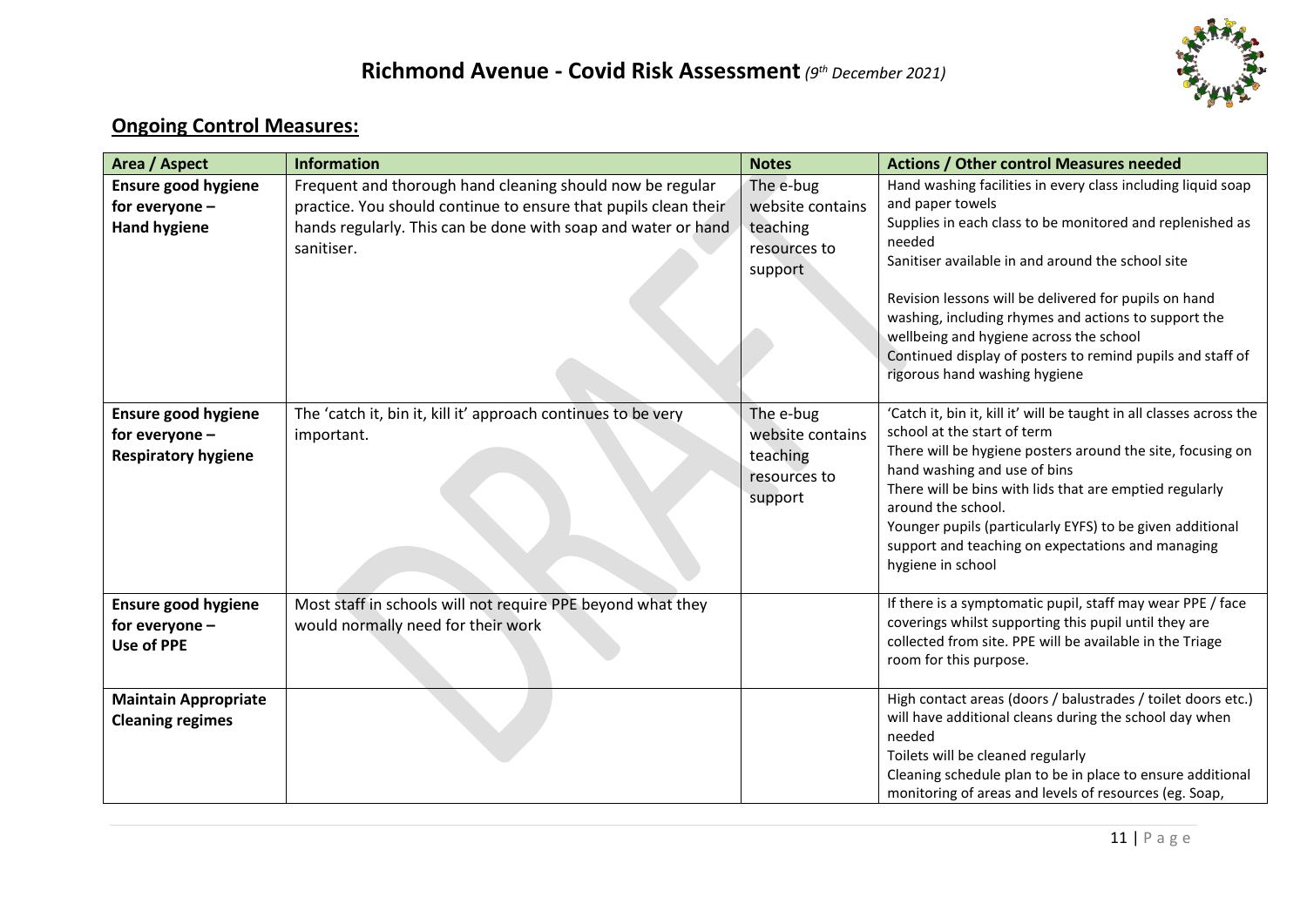

|                                         |                                                                                                                                                                                                                                                                                                                                                                                                                                                                                                                                             | sanitiser, hand towels, toilet rolls)<br>Signs to remind staff and pupils of good hand hygiene will<br>be displayed in toilet areas<br>Duty staff at playtimes and lunchtimes will ensure children<br>only use the toilet one pupil at a time<br>Windows will be opened daily and external doors open<br>where appropriate (unless a safeguarding risk in which<br>case internal doors and external windows will be opened) |
|-----------------------------------------|---------------------------------------------------------------------------------------------------------------------------------------------------------------------------------------------------------------------------------------------------------------------------------------------------------------------------------------------------------------------------------------------------------------------------------------------------------------------------------------------------------------------------------------------|-----------------------------------------------------------------------------------------------------------------------------------------------------------------------------------------------------------------------------------------------------------------------------------------------------------------------------------------------------------------------------------------------------------------------------|
| Keep occupies spaces<br>well ventilated | When your school is in operation, it is important to ensure it is<br>well ventilated and that a comfortable teaching environment is<br>maintained.<br>Opening external windows can improve natural ventilation,<br>and in addition, opening internal doors can also assist with<br>creating a throughput of air. If necessary, external opening<br>doors may also be used (if they are not fire doors and where<br>safe to do so).<br>You should balance the need for increased ventilation while<br>maintaining a comfortable temperature. | External and internal windows and doors will be kept open<br>when spaces are occupied, when safety permits.<br>Classroom external windows will be opened before<br>children enter the site each day.<br>CO2 monitors in every classroom, monitored regularly to<br>ensure levels stay in 'safe zone' (under 1500),<br>If levels go above 1000, staff reminded to open more<br>doors / windows for ventilation               |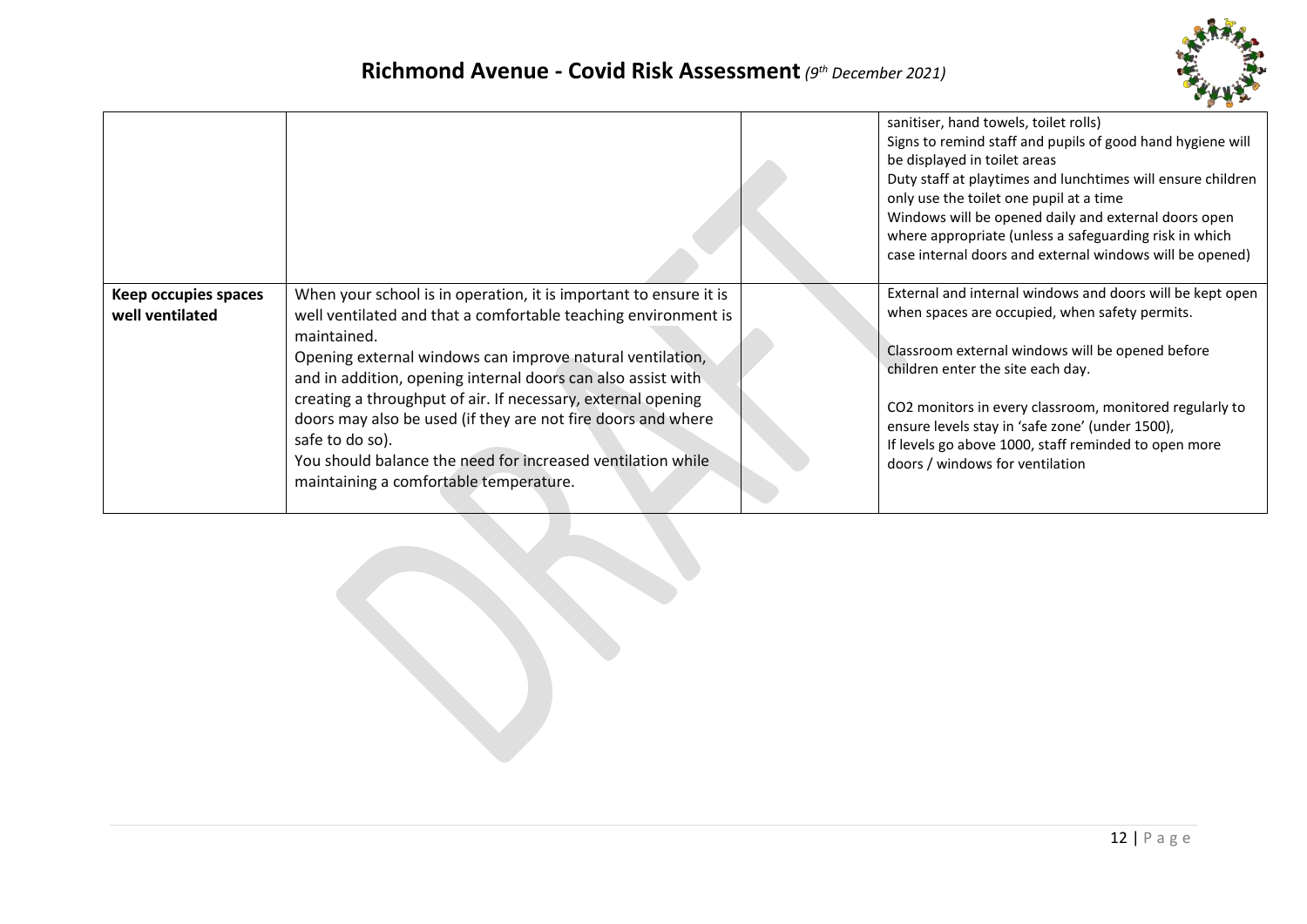

#### **Covid-19 Symptoms, Testing & Managing cases**

| Area / Aspect                      | <b>Information</b>                                                                                                                                                                                                                                                                                                                                                                                                                                                                                                                                                                                                                                                                                                                                                              | <b>Notes</b> | <b>Actions / Other control Measures needed</b>                                                                                                                                                                                                                                                                                                                                                                                                                                                                                                                                                                                                                                                                                                                                                      |
|------------------------------------|---------------------------------------------------------------------------------------------------------------------------------------------------------------------------------------------------------------------------------------------------------------------------------------------------------------------------------------------------------------------------------------------------------------------------------------------------------------------------------------------------------------------------------------------------------------------------------------------------------------------------------------------------------------------------------------------------------------------------------------------------------------------------------|--------------|-----------------------------------------------------------------------------------------------------------------------------------------------------------------------------------------------------------------------------------------------------------------------------------------------------------------------------------------------------------------------------------------------------------------------------------------------------------------------------------------------------------------------------------------------------------------------------------------------------------------------------------------------------------------------------------------------------------------------------------------------------------------------------------------------------|
| Covid19 Symptoms                   | Pupils, staff and other adults should follow public health<br>advice on when to self-isolate and what to do. They should not<br>come into school if they have symptoms, have had a positive<br>test result or other reasons requiring them to stay at home<br>due to the risk of them passing on COVID-19 (for example,<br>they are required to quarantine).<br>If anyone in your school develops COVID-19 symptoms,<br>however mild, you should send them home and they should<br>follow public health advice.<br>If a pupil is awaiting collection, they should be left in a room.<br>on their own if possible and safe to do so. A window should be<br>opened for fresh air ventilation if possible.<br>Appropriate PPE should also be used if close contact is<br>necessary |              | Any staff with symptom should not attend site, self-isolate<br>and arrange a PCR test. If negative results, they may<br>return to work.<br>Any pupils developing C-19 symptoms will be sent home<br>and parents advised to arrange a PCR test. Whilst waiting<br>for collection, pupils will be monitored / supported in the<br>Triage room, where external windows will be open.<br>Pupils may return to site if PCR test is negative / following<br>advice of public health.<br>November - Staff and pupils encouraged to LFD test at<br>least three times weekly due to rising cases and low<br>attendance figures due to illness.                                                                                                                                                               |
| Admission of<br>symptomatic pupils | In most cases, parents and carers will agree that a pupil with<br>symptoms should not attend the school, given the potential<br>risk to others.<br>If a parent or carer insists on a pupil attending your school, you<br>can take the decision to refuse the pupil if, in your reasonable<br>judgement, it is necessary to protect other pupils and staff<br>from possible infection with COVID-19. Your decision would<br>need to be carefully considered in light of all the circumstances<br>and current public health advice.                                                                                                                                                                                                                                               |              | The school reserves the right to refuse on site attendance<br>for a pupil if, following an SLT review / risk assessment it is<br>deemed necessary to protect others from Covid-19<br>infection (e.g. if symptomatic and no PCR test has been<br>taken)<br>November - If a child is absent from school with 'mild'<br>symptoms e.g. cough, headache, temperature etc.<br>Parents being individually called to check that parents are<br>testing for Covid.<br>Advice to be given to parents on testing children if needed<br>/ refer to Covid websites / contact numbers if uncertain.<br>December - ALL close contacts of a positive case should<br>get a PCR test (if over 5yrs). Children who are close<br>contacts with no symptoms can still come to school but<br>should take daily LFD tests. |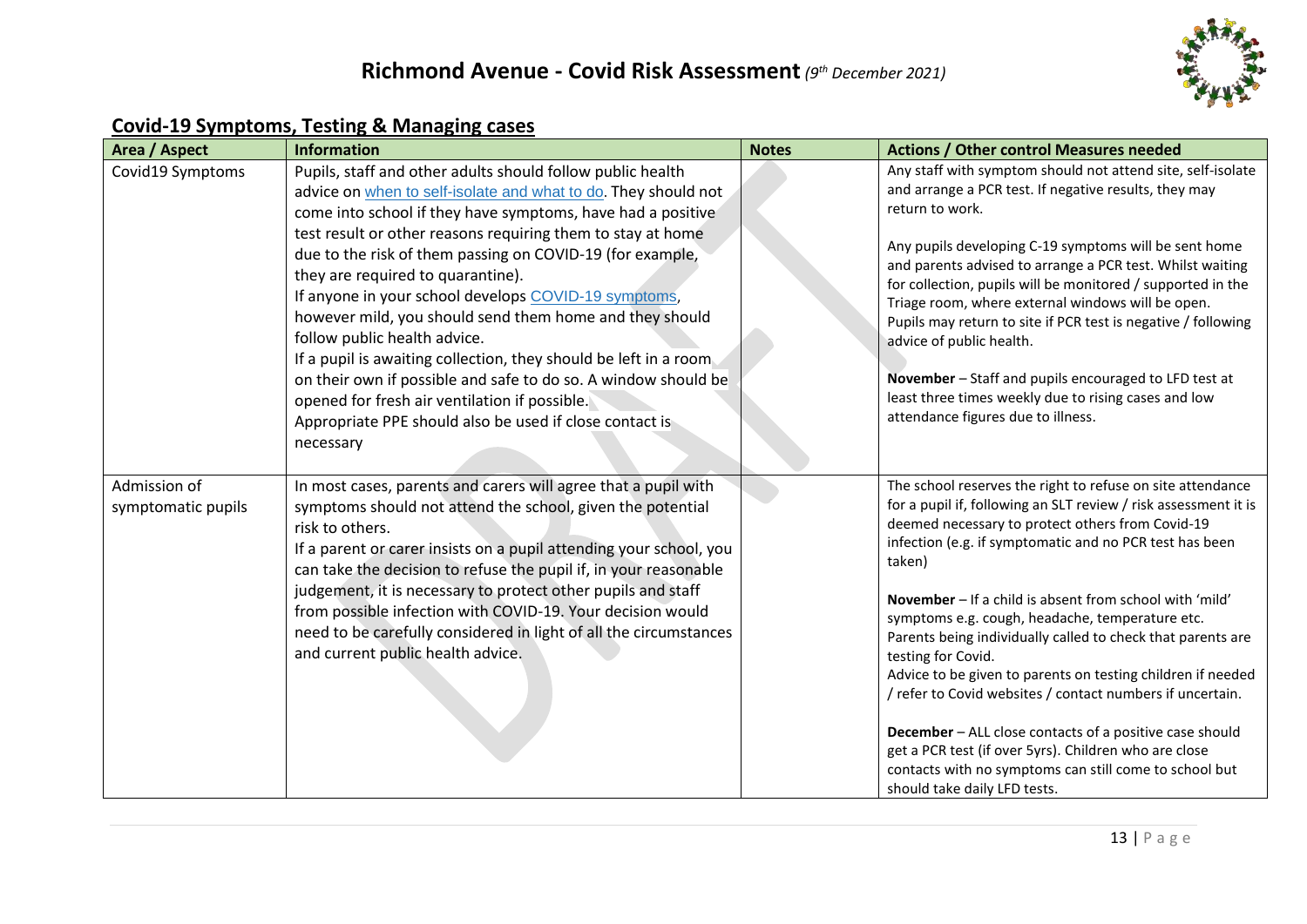

| Asymptomatic testing | Testing remains important in reducing the risk of transmission<br>of infection within schools.<br>Staff should undertake twice weekly home tests whenever<br>they are on site until the end of September, when this will be<br>reviewed.                                                                                                                                                                                                                                                                                                                                                                    | Staff will be encouraged to continue twice weekly testing<br>at home until advice changes. These tests will be provided<br>to them by the school and taken on Sunday and<br>Wednesday evenings.<br><b>November</b> – staff and families have been encouraged to<br>increase LFD testing to three times weekly in the short<br>term, on the advise of PHE                                                                                             |
|----------------------|-------------------------------------------------------------------------------------------------------------------------------------------------------------------------------------------------------------------------------------------------------------------------------------------------------------------------------------------------------------------------------------------------------------------------------------------------------------------------------------------------------------------------------------------------------------------------------------------------------------|------------------------------------------------------------------------------------------------------------------------------------------------------------------------------------------------------------------------------------------------------------------------------------------------------------------------------------------------------------------------------------------------------------------------------------------------------|
| PCR testing          | Staff and pupils with a positive LFD test result should self-<br>isolate in line with the stay at home guidance for households with<br>possible or confirmed coronavirus (COVID-19) infection. They will<br>also need to get a free PCR test to check if they have COVID-19.<br>Whilst awaiting the PCR result, the individual should continue<br>to self-isolate.<br>If the PCR test is taken within 2 days of the positive lateral flow<br>test, and is negative, it overrides the self-test LFD test and the<br>pupil can return to school, as long as the individual doesn't<br>have COVID-19 symptoms. | If any staff or pupils test positive on a LFD test, they<br>should self-isolate and not come onto site until a follow up<br>PCR test has been taken and either<br>a negative result is obtained<br>ii)<br>a 10 day isolation period following a positive result<br>the individual is displaying no Covid-19 symptoms.<br>iii)<br>The PCR test result should be reported to the school to<br>ensure effective safeguarding processes can be followed. |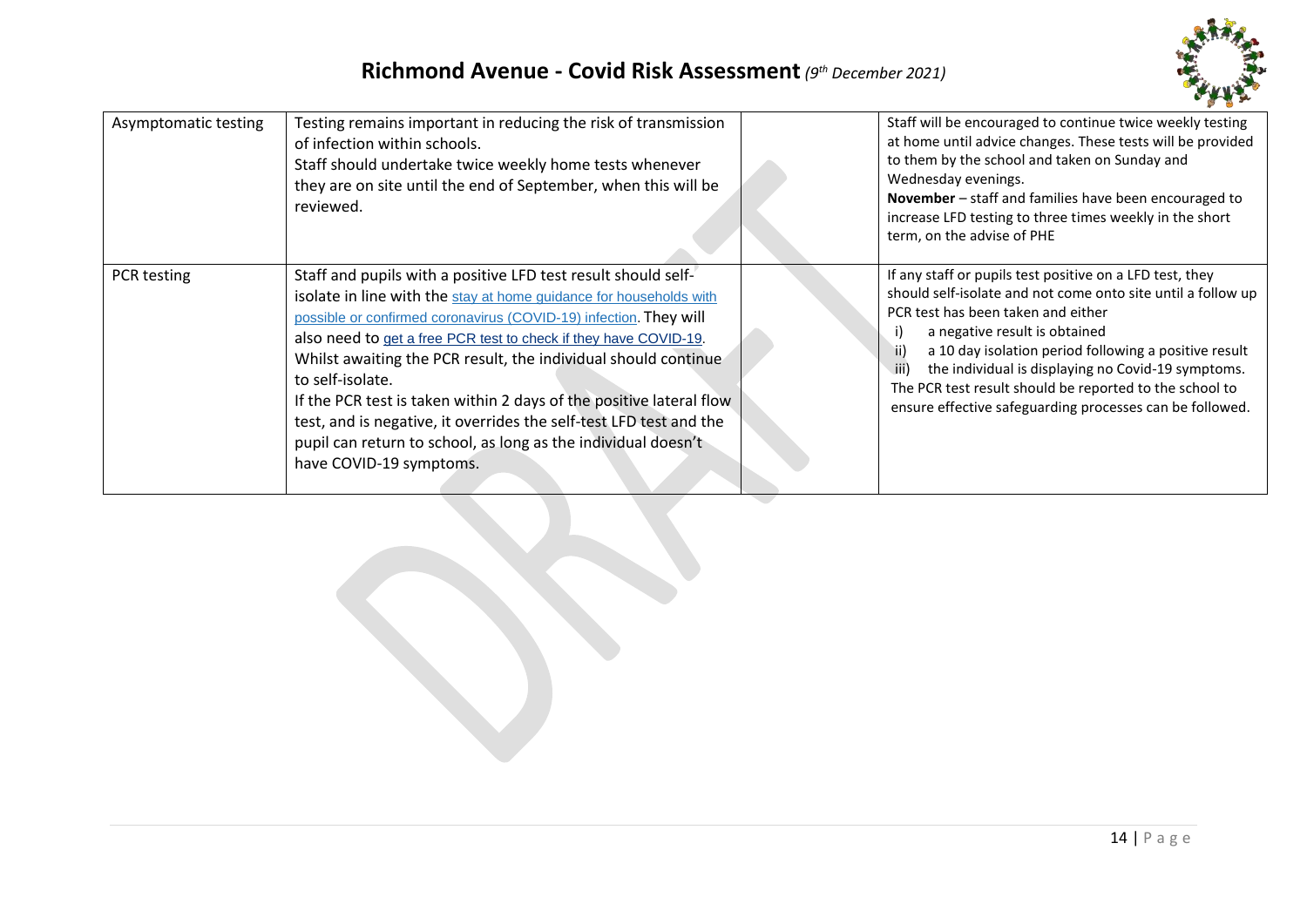

#### **Attendance**

| Area / Aspect           | <b>Information</b>                                                                                                                                                                                                                                                                                                                                                                                                                                                                                                                                                              | <b>Notes</b> | <b>Actions / Other control Measures needed</b>                                                                                                                                                                                                                                |
|-------------------------|---------------------------------------------------------------------------------------------------------------------------------------------------------------------------------------------------------------------------------------------------------------------------------------------------------------------------------------------------------------------------------------------------------------------------------------------------------------------------------------------------------------------------------------------------------------------------------|--------------|-------------------------------------------------------------------------------------------------------------------------------------------------------------------------------------------------------------------------------------------------------------------------------|
| Attending school if CEV | All clinically extremely vulnerable (CEV) children and young<br>people should attend their education setting unless they are<br>one of the very small number of children and young people<br>under paediatric or other specialist care who have been<br>advised by their clinician or other specialist not to attend                                                                                                                                                                                                                                                            |              | All pupils should be attending school as normal.<br>If there are any formerly identified CEV children whose<br>families believe they should not be attending site, medical<br>evidence in regards to this exemption will need to be<br>provided to the school.                |
| <b>Attendance Codes</b> | School attendance is mandatory for all pupils of compulsory<br>school age and it is a priority to ensure that as many children<br>as possible regularly attend school.<br>Where a child is required to self-isolate or quarantine because<br>of COVID-19 in accordance with relevant legislation or<br>guidance published by PHE or the DHSC they should be<br>recorded as code X (not attending in circumstances related to<br>coronavirus). Where they are unable to attend because they<br>have a confirmed case of COVID-19 they should be recorded<br>as code I (illness). |              | The school will use the appropriate attendance codes in<br>relation to Covid<br>If a child is off, unwell with covid symptoms, they are<br>classed as 'I' as unwell.<br>Notes will be added to absences on registers when PCR /<br>LFD results are confirmed for individuals. |

## **Learning During Covid**

| Area / Aspect           | <b>Information</b>                                             | <b>Notes</b>       | <b>Actions / Other control Measures needed</b>                                                       |
|-------------------------|----------------------------------------------------------------|--------------------|------------------------------------------------------------------------------------------------------|
| <b>Remote Education</b> | Not all people with COVID-19 have symptoms. Where              | Full expectations  | Remote learning plans will reflect the in-school learning                                            |
|                         | appropriate, you should support those who need to self-        | for remote         | taking place for those that must isolate.                                                            |
|                         | isolate because they have tested positive to work or learn     | education,         | Learning will be delivered via the TEAMS platform and                                                |
|                         | from home if they are well enough to do so. Schools subject to | support and        | include a range of teaching approaches including Oak                                                 |
|                         | the remote education temporary continuity direction are        | resources can be   | Academy, BBC lessons and pre-recorded teacher lessons<br>relevant to that pupil's stage of learning. |
|                         | required to provide remote education to pupils covered by the  | found on the get   |                                                                                                      |
|                         | direction where their attendance would be contrary to          | help with remote   | November - If any year groups revert to remote learning                                              |
|                         | government guidance or legislation around COVID-19.            | education service. | plans, the TEAMS platform will be used as per in the last                                            |
|                         | You should maintain your capacity to deliver high-quality      |                    | lockdown. Daily lessons and plans will be uploaded for                                               |
|                         | remote education for the next academic year, including for     |                    | children to access and completed work will be submitted                                              |
|                         | pupils who are abroad, and facing challenges to return due to  |                    | through teams. Lessons will include a range of teacher                                               |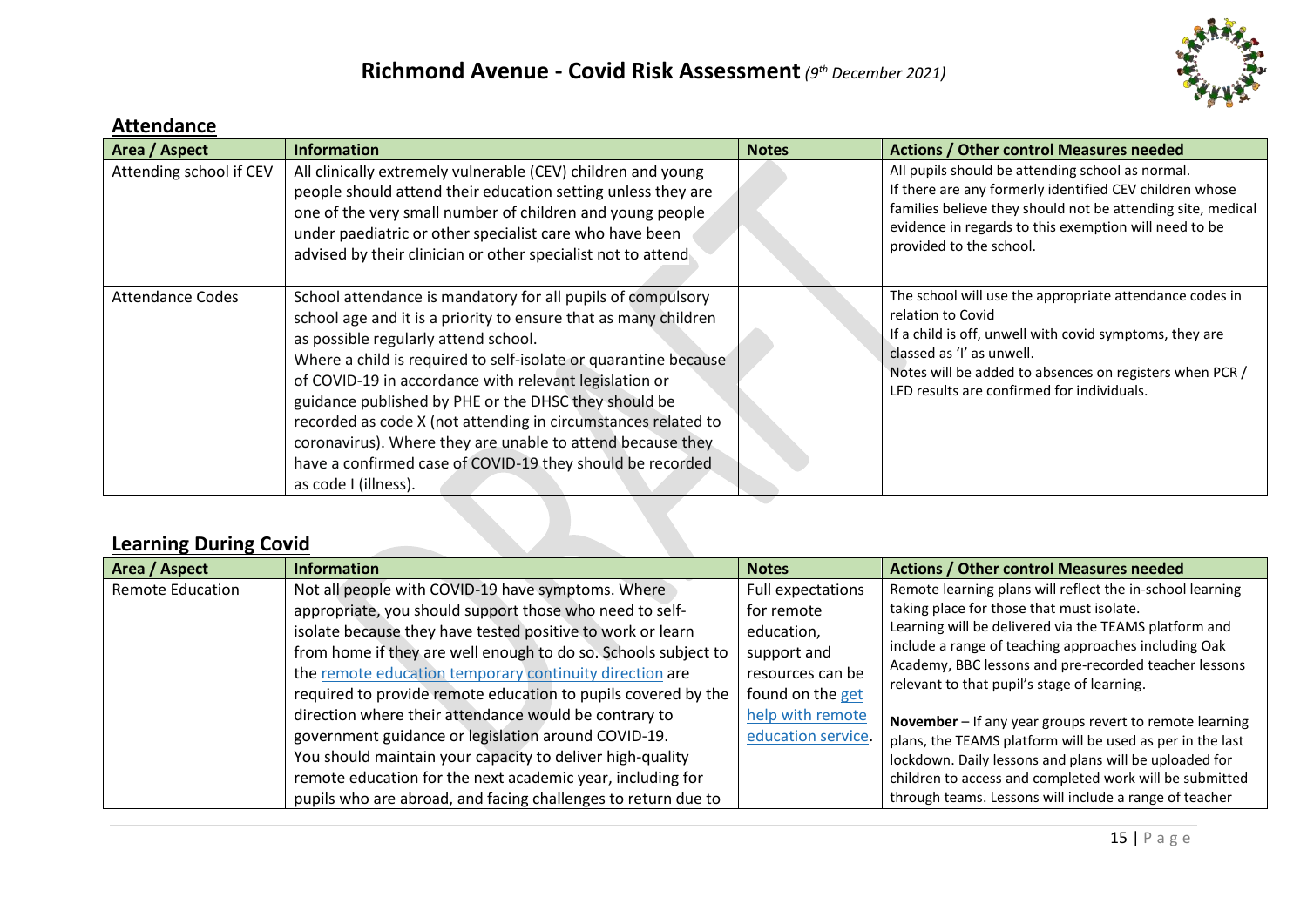

|                              | COVID-19 travel restrictions, for the period they are abroad.<br>The remote education provided should be equivalent in length<br>to the core teaching pupils would receive in school.<br>You should work collaboratively with families and put in place<br>reasonable adjustments so that pupils with special educational<br>needs and disabilities (SEND) can successfully access remote<br>education. | recorded inputs alongside Oak academy / BBC bitesize<br>where appropriate.<br>December - Day 1 plans are in place for all year groups in<br>case of short notice remote learning of any given year<br>group.<br>In the cases of individual Covid absences, where the pupil<br>is well enough to learn but isolating, remote learning<br>plans have been created that can be emailed to families.<br>These include coverage of the core subjects as well as the<br>wider curriculum through Oak / BBC / Youtube lessons.                                                                                                                                                                                                                                                            |
|------------------------------|---------------------------------------------------------------------------------------------------------------------------------------------------------------------------------------------------------------------------------------------------------------------------------------------------------------------------------------------------------------------------------------------------------|------------------------------------------------------------------------------------------------------------------------------------------------------------------------------------------------------------------------------------------------------------------------------------------------------------------------------------------------------------------------------------------------------------------------------------------------------------------------------------------------------------------------------------------------------------------------------------------------------------------------------------------------------------------------------------------------------------------------------------------------------------------------------------|
| <b>Education recovery</b>    | There are a number of programmes and activities to support<br>pupils to make up education missed as a result of the<br>pandemic. Further information is available on education<br>recovery support.                                                                                                                                                                                                     | The focus of learning will continue to be on basic English /<br>Maths skills, reviewing and filling gaps in knowledge and<br>skills and ensuring key content is covered. We will also be<br>implementing a re-written curriculum across the school,<br>ensuring a broad and balanced curriculum offer.<br>There will continue to be a heavy focus on mental health<br>and wellbeing - but through a range of topics / subjects.<br>Assessments will involve a mixture of ongoing formative<br>assessment combined with summative assessment tests<br>where appropriate of the prior academic years<br>expectations for learning.<br>Following gap analysis of pupils, targeted additional<br>support e.g. tutoring / additional interventions to be<br>utilised where appropriate. |
| Pupil wellbeing &<br>Support | Some pupils may be experiencing a variety of emotions in<br>response to the COVID-19 pandemic, such as anxiety, stress or<br>low mood. You can access useful links and sources of support<br>on promoting and supporting mental health and wellbeing in<br>schools                                                                                                                                      | Wellbeing focus in curriculum<br>Daily / weekly (as appropriate) 'circle times' in all classes<br>Focused 1:1 learning mentor work with identified pupils.<br>Worry boxes in all classrooms and LM rooms.<br>The MindEd resources can be used by teachers to support                                                                                                                                                                                                                                                                                                                                                                                                                                                                                                               |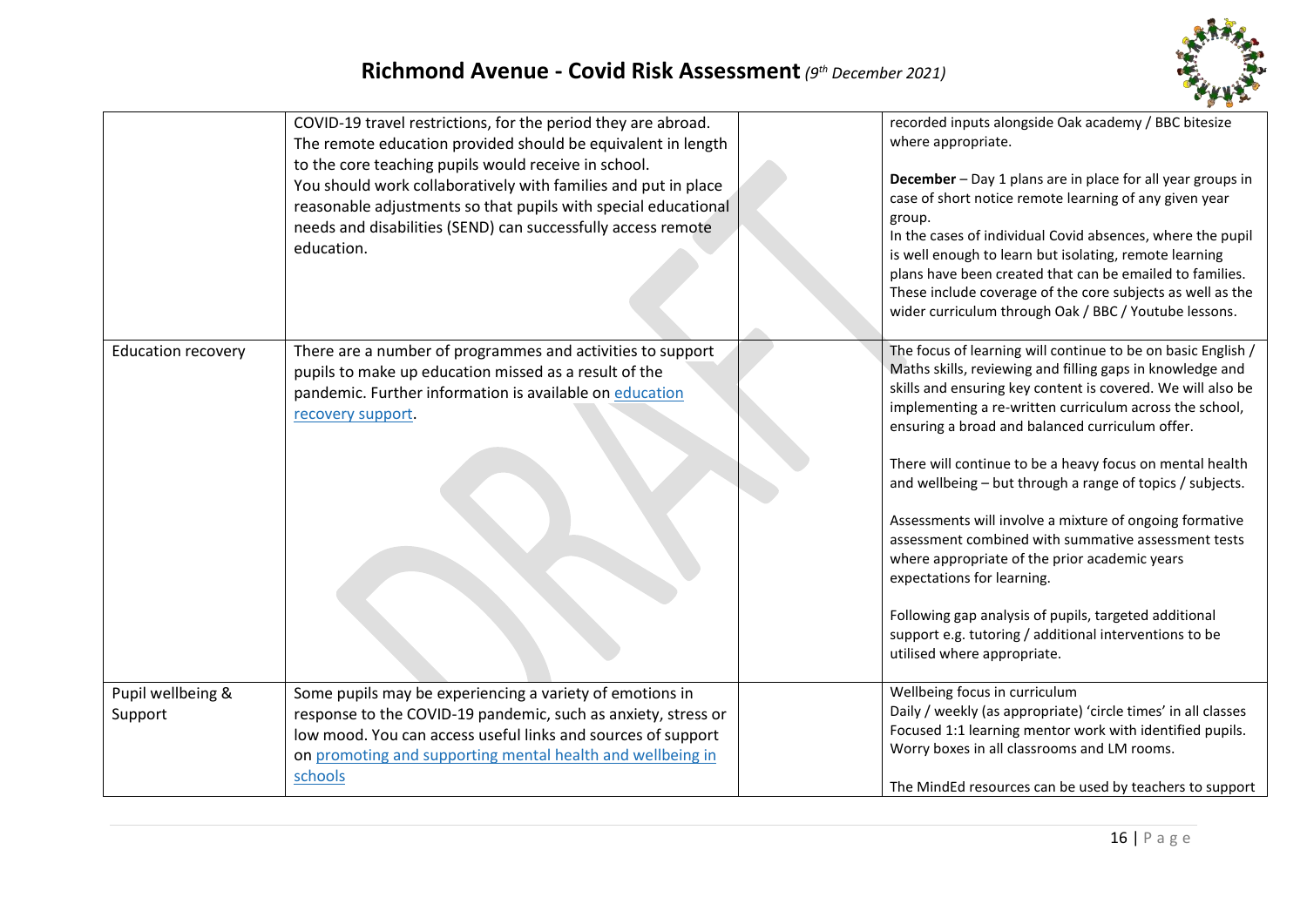

# <https://www.minded.org.uk/>

## **Other Information**

| Area / Aspect             | <b>Information</b>                                                                                                                                                                                                                                                                                                                                                                                                                                                                                                                                                                                                                                                                                                                                                                                                                                                                                                                                                                                               | <b>Notes</b> | <b>Actions / Other control Measures needed</b>                                                                                                                                                                                                                                  |
|---------------------------|------------------------------------------------------------------------------------------------------------------------------------------------------------------------------------------------------------------------------------------------------------------------------------------------------------------------------------------------------------------------------------------------------------------------------------------------------------------------------------------------------------------------------------------------------------------------------------------------------------------------------------------------------------------------------------------------------------------------------------------------------------------------------------------------------------------------------------------------------------------------------------------------------------------------------------------------------------------------------------------------------------------|--------------|---------------------------------------------------------------------------------------------------------------------------------------------------------------------------------------------------------------------------------------------------------------------------------|
| School Workforce          | School leaders are best placed to determine the workforce<br>required to meet the needs of their pupils.<br>Clinically extremely vulnerable (CEV) people are advised, as a<br>minimum, to follow the same guidance as everyone else. It is<br>important that everyone adheres to this guidance,<br>but CEV people may wish to think particularly carefully about<br>the additional precautions they can continue to take. Further<br>information can be found in the guidance on protecting people<br>who are CEV from COVID-19.<br>Social distancing measures have now ended in the workplace<br>and it is no longer necessary for the government to instruct<br>people to work from home. Employers should be able to<br>explain the measures they have in place to keep CEV staff safe<br>at work. The Health and Safety Executive (HSE) has published<br>guidance on protecting vulnerable workers, including advice for<br>employers and employees on how to talk about reducing risks in<br>the workplace. |              | All staff should be attending school as normal. If there are<br>individual staff with specific needs or concerns, individual<br>meetings will take place and Individual Risk Assessments<br>of staff will take place if appropriate, in line with<br>government and DfE advice. |
| <b>School Meals</b>       | You should continue to provide free school meal support to<br>any pupils who are eligible for benefits-related free school<br>meals and who are learning at home during term time.                                                                                                                                                                                                                                                                                                                                                                                                                                                                                                                                                                                                                                                                                                                                                                                                                               |              | Plans are in place with the catering team on site, that if<br>pupils, who are FSM, have to isolate then weekly food<br>parcels / vouchers can be created to allow daily lunch<br>provision. In line with guidance, these will contain food<br>items not pre-prepared meals      |
| <b>Educational Visits</b> | You should undertake full and thorough risk assessments in<br>relation to all educational visits and ensure that any public<br>health advice, such as hygiene and ventilation requirements, is                                                                                                                                                                                                                                                                                                                                                                                                                                                                                                                                                                                                                                                                                                                                                                                                                   |              | Any educational visits / trips will be fully risk-assessed to<br>ensure they are Covid safe before being agreed / taking<br>place.                                                                                                                                              |